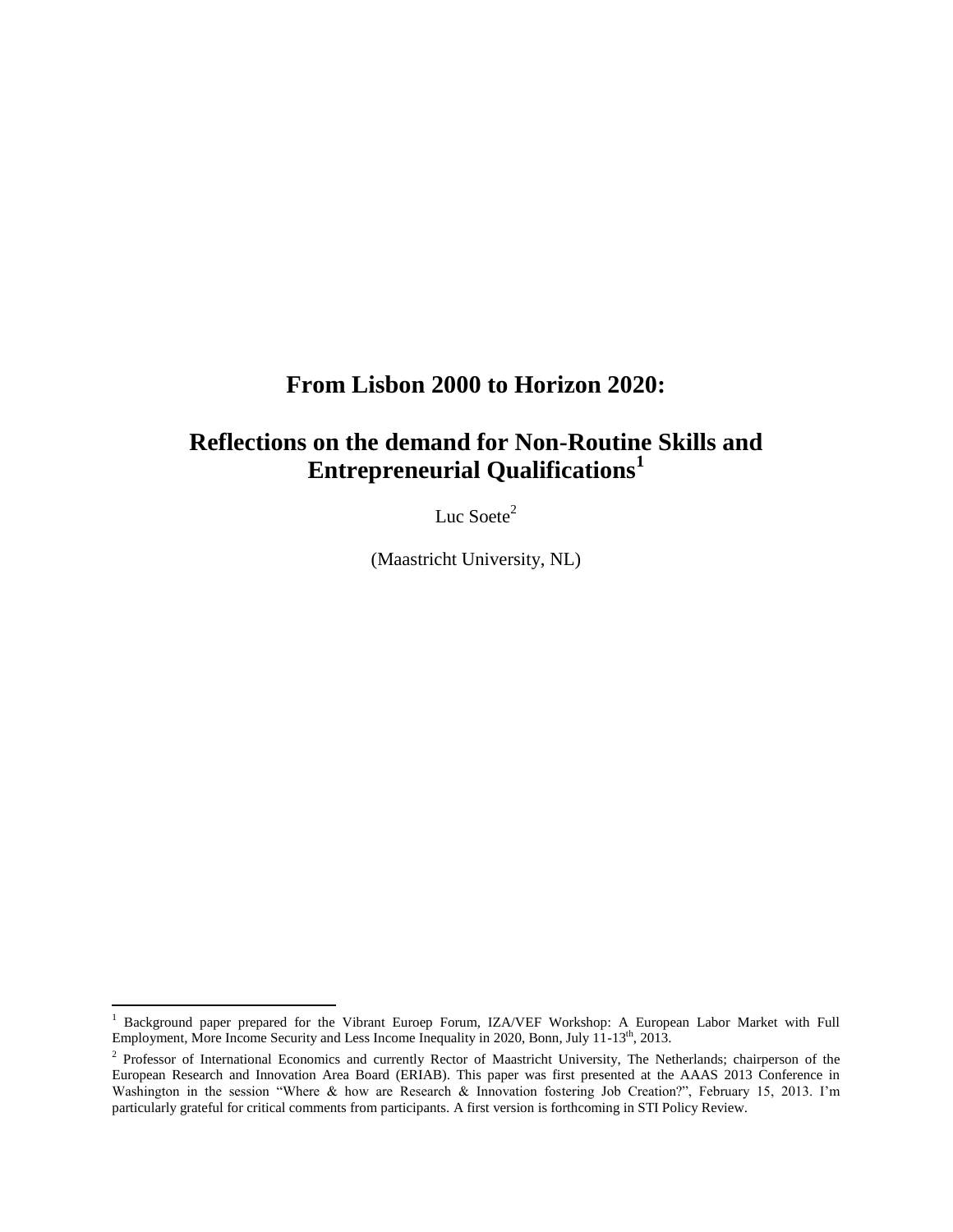### *Introduction*

What has characterized the innovation literature over the last twenty years or so has been the positive image which became associated with the concept. Just like the old Guinness advert, "Innovation is Good for You" appears the common feature of most innovation policy studies over the last decades. In the Guinness case though, this was actually correct. A pint of Guinness a day compares to an aspirin a day in the prevention of blood clots and the risk of heart attack. Unlike other beers, Guinness contains antioxidants like those found in red wine and dark chocolate<sup>3</sup>. In its wisdom, Guinness though decided to stop its "*good for you*" marketing campaign in Ireland which had primarily consisted of offering free beer to blood donors in blood donor clinics<sup>4</sup>. The company did not want to be identified with a health company. Maybe innovation scholars should do the same thing… The slogan "Innovation is Good for You" as it has been underlying many business and policy analyses remains surprising given the fact that at the micro-level, innovation failure rather than innovation success appears the most common feature of innovation studies.

At the macro-economic level too, and somewhat in the slipstream of the European Lisbon 2000 strategy, innovation has increasingly been accompanied with a positive aura, contributing or bringing about sheer naturally improvements in a country or region's (international) competitiveness. Again this is to some extent surprising given the historical tradition in the economic literature on the sometimes particularly destructive nature of new technologies and innovation processes: destructive in terms e.g. of employment and skills.

### *1. Technological progress, innovation and the generation of new wealth.*

The subject of technology's impact on employment never failed to generate interest, if not outright animosity, over decades if not centuries. As I have argued with the late Chris Freeman  $(1982, 1987, 1994, 2010<sup>5</sup>)$  over a number of decades, the interest and fascination with the topic showed and still shows some remarkable cyclical variation: with each time though some new arguments being introduced to herald the emergence of mass unemployment.

Indeed since the beginning of the industrial revolution, (social) scientists have regularly expressed their strong fears that machines would abolish jobs. In the early 19th century Fulton's steam boat attracted the wrath of ferrymen, and the Luddites treated Jennies and looms as sworn enemies. In the 1940's Norbert Wiener<sup>6</sup>, the father of cybernetics, forecast that computers would bring about a crisis worse than the Great Depression of the 1930s. In the 80"s, the spectrum of

<sup>&</sup>lt;sup>3</sup> See Mann LB and JD Folts (April 2004). "Effects of ethanol and other constituents of alcoholic beverages on coronary heart disease: a review". *Pathophysiology* **10** (2): 105–12[. doi](http://en.wikipedia.org/wiki/Digital_object_identifier)[:10.1016/j.pathophys.2003.10.011.](http://dx.doi.org/10.1016%2Fj.pathophys.2003.10.011) [PMID](http://en.wikipedia.org/wiki/PubMed_Identifier) [15006416.](http://www.ncbi.nlm.nih.gov/pubmed/15006416)

<sup>4</sup> Irish Times, 22 March 2010

<sup>5</sup> See amongst others Freeman, C., J. Clark & L. Soete (eds.), 1982, *Unemployment and Technical Innovation: a study of long waves and economic development*, Frances Pinter, London, UK; Freeman, C. & L. Soete, 1987, *Technical Change and Full Employment*, Basil Blackwell, London, UK and Freeman, C. & L. Soete, 1994, *Work for All or Mass Unemployment*, Pinter Publishers, London and New York, and most recently Freeman, C. & L. Soete, 2010, Building the Information Society for Us All, *African Journal of Science, Technology, Innovation and Development*, vol. 2, nr. 2, pp. 11-30.

<sup>&</sup>lt;sup>6</sup> For those interested, Norbert Wiener's original letter to the Union of Automobile Workers worth reading is now also digitally available. See [http://libcom.org/history/father-cybernetics-norbert-wieners-letter-uaw-president-walter-reuther.](http://libcom.org/history/father-cybernetics-norbert-wieners-letter-uaw-president-walter-reuther)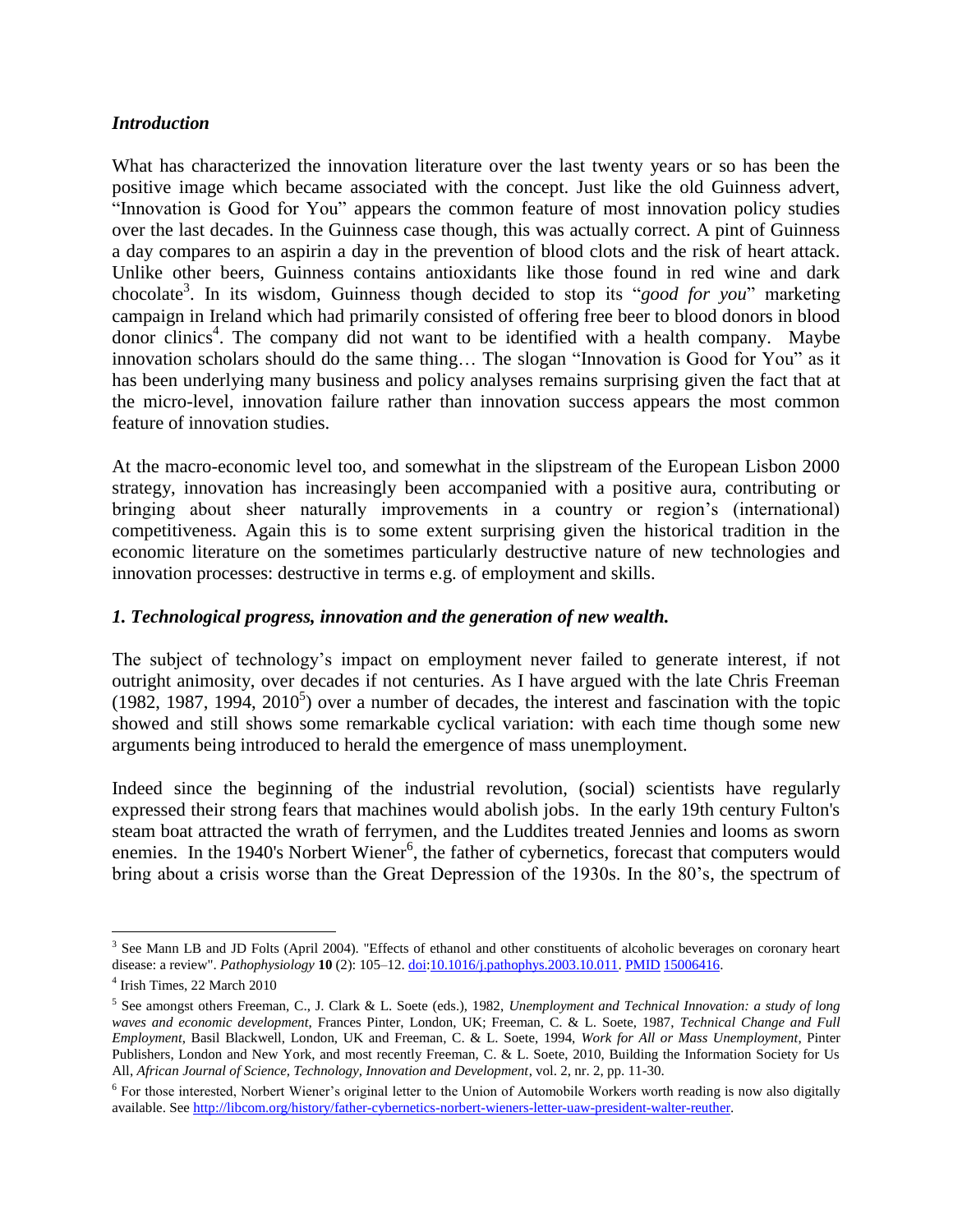mass unemployment became, at least in Europe, associated with microelectronics<sup>7</sup>. As a result the OECD launched in the 90"s, the so-called Jobs Study (1994), which contained a specific section on technology, productivity and employment creation which I had the pleasure at the time of coordinating with many others (OECD, 1996 [http://www.oecd.org/industry/industryandglobalisation/2759012.pdf\)](http://www.oecd.org/industry/industryandglobalisation/2759012.pdf). And over the last decade, the employment creation potential, or rather lack thereof in Europe, within the framework of the so-called new economy became a central concern in many debates about Europe's so-called Lisbon strategy, a subject again which I had the pleasure of been able to contribute to with many other European scholars $8$ .

Today, following the rapid rise of the so-called BRICS and many other emerging countries, the technology-employment discussion focuses more than ever on the developed world. The old technology pessimist view which insisted on the fact that the worker-displacing technologies of the time - microelectronics, telecoms, etc. – were of a new, employment-devouring variety, an argument similar to Norbert Wiener"s pessimism – are now extended to the global world, the employment-creation impact of the new technologies is now also displaced physically to other parts of the world. As a result there is no place left to hide, as the service sector 'hid' the workers displaced from manufacturing in earlier decades. Most of those services are, thanks to the digital technologies, now also internationally tradable. As a result, skilled white collar work is now also at risk. It is probably this fact which explains why the recent economic crisis circumstances have generated much gloomier predictions about future employment opportunities in developed countries, and a stronger sense of unease.

The implicit assumption behind the many historical pessimistic claims was that there would be a fixed amount of output to be produced. What was insufficiently taken into account was that technological progress generated first and foremost new wealth; the increased wealth led to higher effective demand, causing increased investment and labour hiring in order to satisfy this increased demand most typically through the production, distribution and sale of new products and/or services. In the short term, technical progress would hence destroy jobs but the increase in productivity and in disposable income would lead to increases in effective demand and so eventually also to the creation of new jobs. More accurately, given the various other factors that complicate this process, what technical progress does and has done throughout history is to raise total income. The traditional economists' argument would then consist of the fact that what people would need, with the exception of workaholics, would be income not jobs *per se*. While 'jobs' is often a shorthand name for 'income'; whether most people will effectively partake in enjoying parts of this higher total income – in terms of more/better jobs, or through redistribution schemes – depends on the economic framework and in particular the functioning of the labour market, not on technology.

<sup>&</sup>lt;sup>7</sup> see e.g. Clive Jenkins and Barrie Sherman's *Collapse of Work* published in 1979 predicting 5 to 6 million unemployed in the UK in 2000, today at 2.49 million.

<sup>8</sup> See amongts others Soete, L., 2000, Towards the digital economy: Scenarios for business, *Telematics and Informatics*, 17, 199- 212; Soete, L. 2001, ICTS"s knowledge work and employment: The challenges to Europe, *International Labour Review*, 140 (2), 143-163; Petit, P. & L. Soete (eds.), 2001, *Technology and the Future of European Employment*, Edward Elgar Publishing, Cheltenham, UK; and Soete, L. & B. ter Weel (eds.), 2005, *The Economics of the Digital Society*, Edward Elgar Publishing, Cheltenham, UK.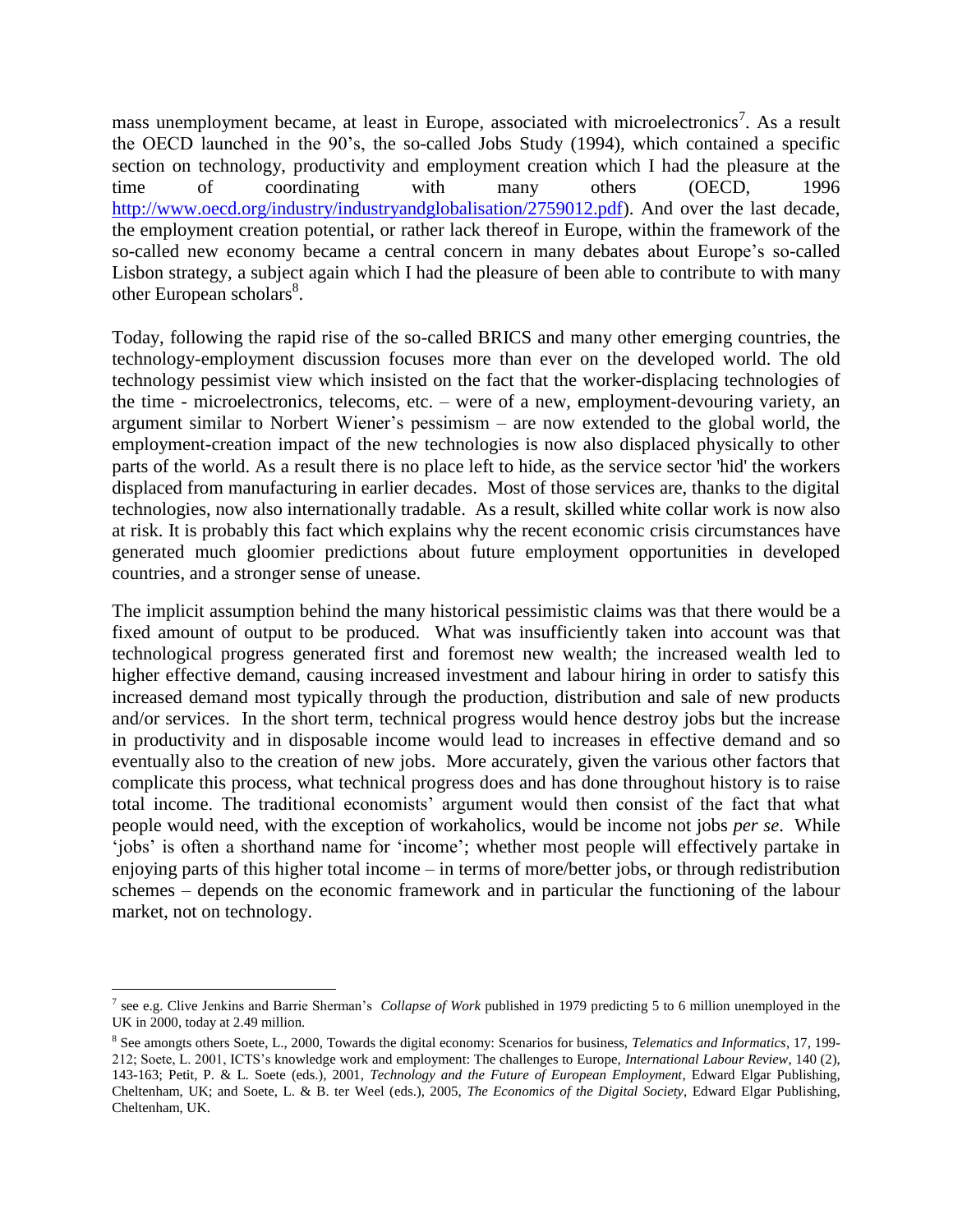Particularly with respect to the uptake of new digital Information and Communication Technologies (ICTs) since the mid-nineties, both the evidence from OECD countries as well as from EU countries suggests that countries experiencing the greatest slowdown in productivity growth (often technology-driven) also experienced the strongest rise in unemployment. As a matter of fact, the evidence with respect to the very different uptake of ICTs between the EU member states belonging to the Eurozone, suggests that the differentiated use and innovation with respect to ICTs might well provide the most important "real economy" explanatory factor behind the euro-crisis in southern European countries. Today, the evidence as presented in the most recent European *Innovation Union Scoreboard 2013<sup>9</sup>* suggests that there is now a clear pattern of divergence in knowledge performance across European countries. The southern peripheral Eurozone countries diverge in their technologically driven internal growth dynamics with those in the centre and north. Paul Collier describes this process within Europe's eurozone area as one of the emergence of "submerging" economies<sup>10</sup>. Economies, which contrary to emerging economies are now characterized by economic and social decline. Decline which is closely linked to a process of "evaporation" of knowledge particularly associated with the unemployment of skilled youngsters. Currently high percentages of highly skilled youngsters in many Southern European Eurozone countries find themselves in particularly difficult position to find employment at the skill level at which they have been trained. Their skills are effectively being competed away by both competition from the other Eurozone countries and from emerging countries, while their formal labour costs are high because of the fiscal austerity imposed on their country. It is the hysteresis tragedy of high unemployment amongst skilled youngsters in Europe. To reduce the debate about the job creation versus job displacement features of the introduction of new technologies, just to the speed by which innovation is being introduced, would be to ignore the more fundamental question about the nature of technological progress and innovation.

Indeed, could it be that at the broader societal level, innovation and the introduction of new technologies do not always represent a Schumpeterian process of "creative destruction", renewing society"s dynamics and hence leading to higher levels of economic development and welfare – destroying a few incumbents to the benefit of many newcomers –, but rather represents now and then the exact opposite pattern: a process of what I have called in the 2011 Marie Jahoda lecture<sup>11</sup> at Sussex University "*destructive creation*". Innovation benefitting a few at the expense of many with as a result an opposite pattern of a long term reduction in overall welfare, productivity and ultimately employment growth.

A common feature to "*destructive creation*" innovation appears to be not just its short-termism and its easy, free rider nature, but particularly its dependency on networks whereby the regulatory framework governing the network provides sometimes the major source for innovation. And not surprisingly, the core reason why such patterns of "destructive creation" appear to have blossomed over the last ten to twenty years is also closely related to the advent of the ICTs. ICTs have allowed for a dramatic growth in opportunities for the fragmentation of service delivery: what has become known as the long tail of product and service delivery differentiation<sup>12</sup>. And there is little doubt that doing so ICT has had major growth and welfare

<sup>&</sup>lt;sup>9</sup> See <u>http://ec.europa.eu/enterprise/policies/innovation/files/ius-2013\_en.pdf</u>

<sup>10</sup> See http://www.social-europe.eu/2013/03/europes-submerging-economies/

<sup>&</sup>lt;sup>11</sup> See Soete, L. (2012), "Maastricht reflections on innovation", *UNU-MERIT Working Paper* [2012-001](http://www.merit.unu.edu/publications/wppdf/2012/wp2012-001.pdf)

<sup>&</sup>lt;sup>12</sup> See Anderson, C. (2006), *The Long Tail: Why the Future of Business Is Selling Less of More*, Hyperion Books.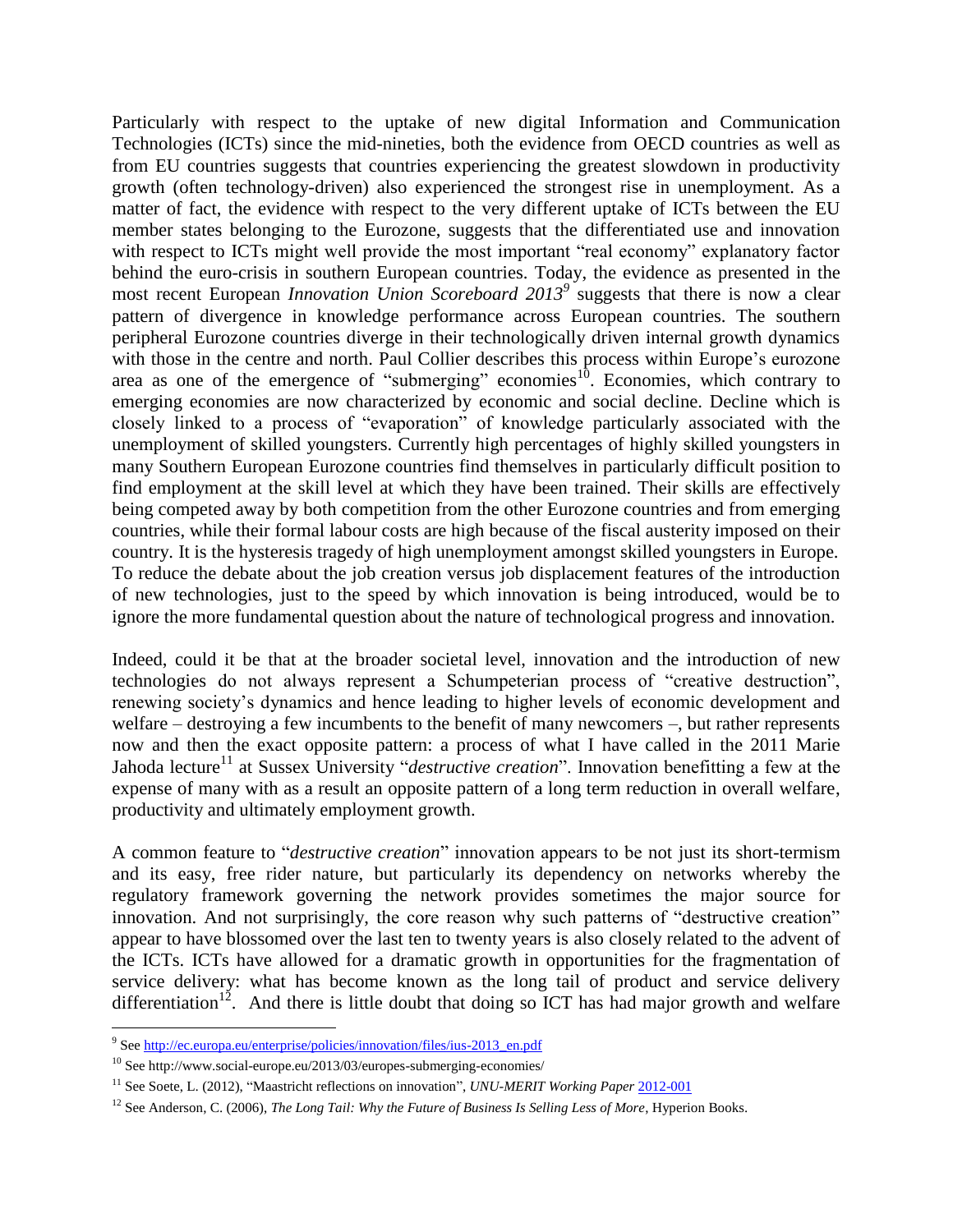increasing effects. It has allowed to satisfy consumers' wants practically along the full demand curve. As a result many consumers who before could not afford a whole range of services, can now consume those at much lower prices. New "versions" of services have emerged and have been behind the rapid growth of many new varieties of services.

However, in some areas, in particular networks services, the emergence of such service differentiation has also led to opportunities for cherry picking: for selecting those, on their own, most profitable segments of demand which were essential though for the "full" service delivery. As a result, many features of "universal service" delivery associated with the previous network service delivery have come under pressure. Their quality of delivery has become of lower quality or in the worst case has even become discontinued. In network services it has increasingly become expensive to be poor.

At the same time, existing network regulators were neither well-prepared nor informed about the many new digital opportunities. On the contrary deregulation and/or liberalisation led to new products or service delivery, inspired by the change in regulation, and exploiting more fully the new digital opportunities of product differentiation with in some cases negative societal externalities or even systemic failures.

Economists, and social scientists more generally, seem to have not been sufficiently forthcoming in highlighting the limits of innovation in sectors where forms of "destructive creation" appear much more common than usual forms of creative destruction. Colleagues in the Science and Technology Studies community, by contrast, did have a well-documented framework in which they explicitly looked at some of the possible negative externalities of technical inventions. Actually the Offices of Technology "Assessment" (and Forecasting) set up in the US and Europe in the sixties and seventies had been created with this purpose in mind. But over time these technology assessment analyses developed further outside of the economics profession, and innovation assessment never emerged $^{13}$ .

A large literature on the economics of innovation highlighting cases of technological failure emerged in the late 80"s inspired by Brian Arthur and Paul David"s notion of the possibility of a long term "locking in" of society in technological inferior trajectories<sup>14</sup>. And similarly one also knows since the 80"s and 90"s that at the policy level there are numerous conflicts in the design

<sup>&</sup>lt;sup>13</sup> As Paul David put it in a set of provocative comments which run in a very similar direction to those presented here, but more directed towards the "economics" innovation profession: "The optimum rate of innovation for an economy, or a social organization is a notion that rarely is discussed, except by implication which has left it poorly defined. Yet, unless this concept somehow was implemented and thereby operationally defined, how could one claim to judge whether the pace of innovation currently prevailing in a given branch of industry or sector of the economy was too slow, rather than just right or too fast? By contrast, the optimal rate of Harrod-neutral technical change and hence the optimal steady-state rate of labor productivity growth is nicely defined, at least for certain familiar classes of growth models; and, in the literature on the economics of R&D the question whether we have too much or too little (R&D) input into the processes of research and invention is frequently asked and answered empirically. Why should not excessive innovation be acknowledged to be just as much a possibility as is excessive investment in scientific research, or in industrial R&D?" (David, P. "Introductory comments on Innovation Incentives, Institutions and Economic Growth" in Lerner, J. and S. Stern (Eds), *The Rate and Direction of Inventive Activity Revisited*, Proceedings of a Conference held on September 30 - October 2, 2010, University of Chicago Press (forthcoming).p.3).

<sup>&</sup>lt;sup>14</sup> See amongst others Arthur, B. (1989), "Competing Technologies, Increasing Returns and Lock-in by Historical Events," Economic Journal, 99, pp. 106-131; David, P. (1985), " Clio and the Economics of QWERTY", The American Economic Review, May, Vol. 75, No. 2, Papers and Proceedings, pp. 332-337, and David, P. (2001) "Path Dependence, Its Critics and the Quest for "Historical Economics", in Garrouste, P. and S. Ionnides (Eds.), Evolution and\Path Dependence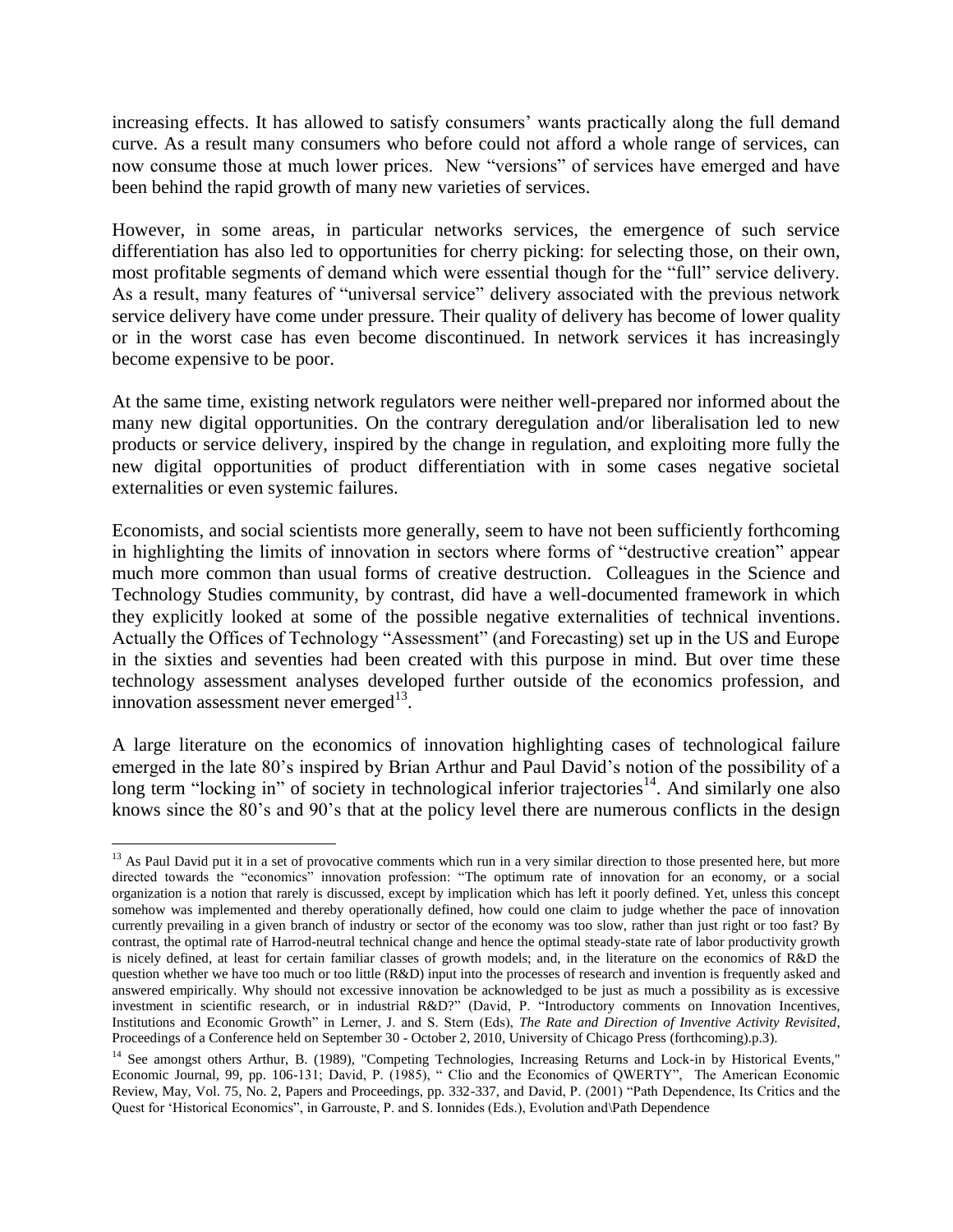of innovation policy between innovation support and the speed of diffusion as highlighted by amongst others Paul David and Paul Stoneman<sup>15</sup>.

Here though, I would like to look more closely at the way innovation in consumer goods<sup>16</sup> might have led our societies to a long term conspicuous consumption path of innovation led "destructive creation" growth. In most modern growth models, the decision to invest in research and development is driven by the prospect of monopoly profits on the incremental value that new vintages provide. In short, and as expected innovation goes hand-in-hand with value creation. Yet one can also imagine exactly the opposite pattern: a process in which innovation destroys the usage value of the existing stock of durable goods to such an extent that as a result it induces consumers to repeat their purchase more rapidly. Emilio Calvano<sup>17</sup> from Igier - Bocconi University developed a formal model illustrating the widespread nature of such a phenomenon. Let me briefly quote from his paper: "*By allowing innovation to affect the value of the existing stock of durable goods, we highlight the role of destruction rather than creation in driving innovative activity. The formal analysis shows that destructive creation unambiguously leads to higher profits whatever the innovation costs. On second thought this shouldn"t come as a surprise. If the "problem" from a profit maximizing perspective, is the durability of the output then it follows that any (cheap enough) mechanism that reduces or eliminates it would put the monopolist in a stronger position (i.e. 'closer' to the rental outcome). The power to "wreck" the value of old versions of a product ends up serving much the same purpose and hence the profit restoral.*" Of course, this destruction of others' monopolies may happen to the destructive creator later, but the point is that there is no mechanism to take into account the optimal timing of innovations in regard to the destruction costs of all sorts of affected capital.

The analysis presented by Calvano highlights the fact that the phenomenon of "*destructive creation*", as described above, is rather widespread. Easy and cheap ways in which existing usage value can be destroyed is through e.g. product design and restrictive aftermarket practices, and in the extreme case through so-called "*planned obsolescence*" limiting on purpose the life span of particular consumer goods<sup>18</sup>. Probably the most widespread case is new product design in e.g. fashion clothing or shoes<sup>19</sup> destroying existing output, but there are many other forms and sorts of restrictive aftermarket practices which can be found in many ICT related sectors such as software writers limiting backward compatibility, or electronic goods manufacturers ceasing to supply essential after-sales services or spare parts for older products. Not to mention smart phones, mobiles, iPods or iPads. It is actually surprising in how many areas processes of "*destructive creation*" exist that hinder prolonged usage and induce customers to migrate continuously to newer models.

<sup>15</sup> See David, P. (forthcoming as in foornote 8) and Stoneman, P. (2001), *The Economics of Technological Diffusion*, Wiley-Blackwell.

<sup>&</sup>lt;sup>16</sup> In the Jahoda lecture (Soete. L. (2012), op.cit.), I also looked at financial innovations and instititional innoavtions such as the euro as typical cases of destructive creation innovation.

<sup>17</sup> Calvano, E. (2010) "Destructive Creation", *SSE/EFI Working Paper Series in Economics and Finance*, No 653, December.

<sup>&</sup>lt;sup>18</sup> See e.g. the legal case brought against Apple in 2003 with respect to the planned obsolescence of the battery life of the batteries in the iPod.

 $19$  The Imelda Marco sydrome as Paul David put it: "The near pathological impulse to push the rate of innovation to be everfaster needs a medical psychiatric designation, and I propose to refer to it as the innovation fetish"s "Imelda Marco syndrome" – in memory of a famous instance of the uncontrollable, obsessive accumulation of more and more pairs of women" shoes (another, richly documented fetish object)." See David, P. "Introductory comments on Innovation Incentives, Institutions and Economic Growth" in Lerner, J. and S. Stern (Eds), op.cit.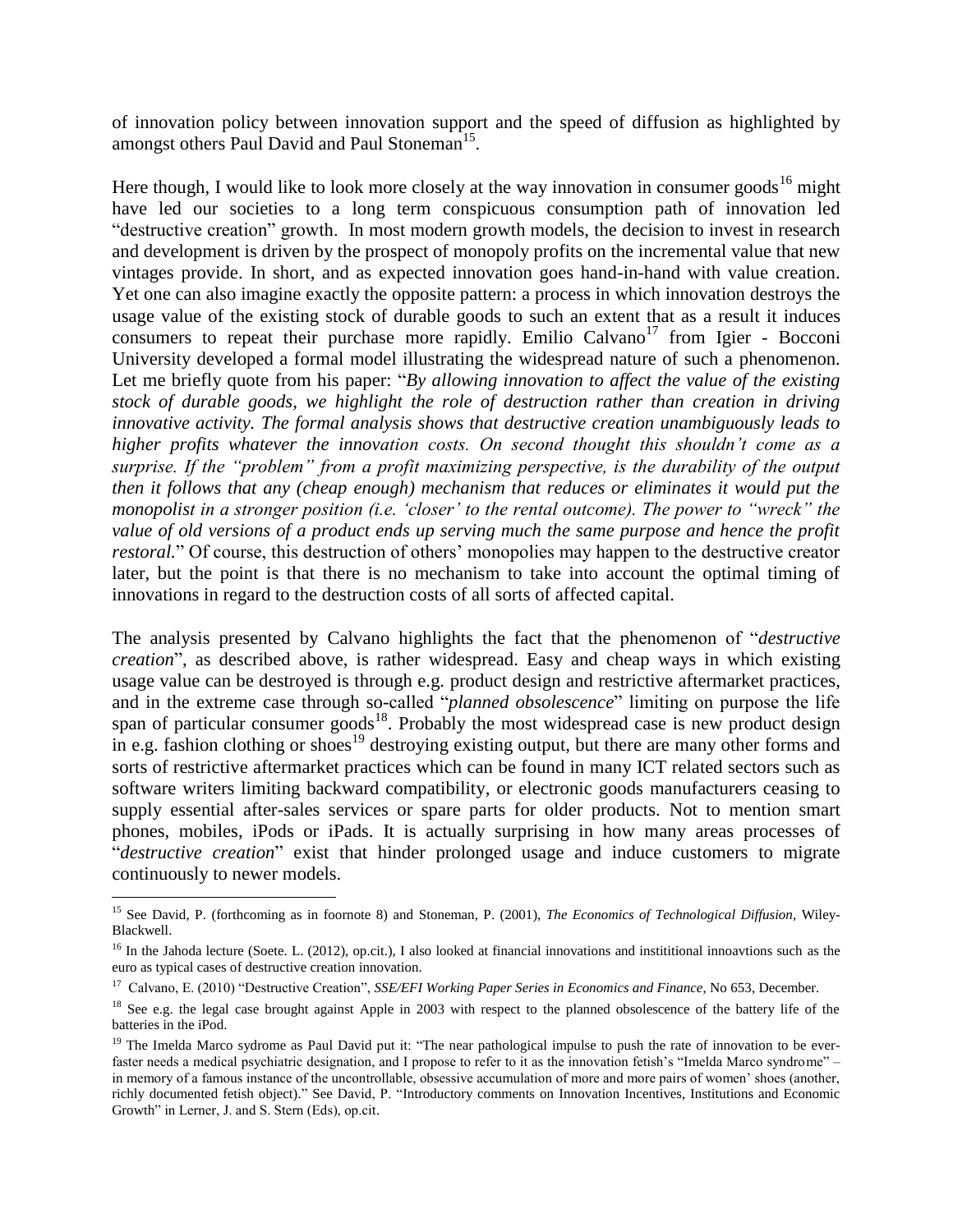Elsewhere, I have argued how this "*conspicuous innovation"* consumption growth path which in its environmental impact and ecological footprint will be unsustainable in the developed world and increasingly so in the rapidly emerging country world, and warrants ultimately a shift in the process of research and innovation.



#### Human Welfare and Ecological Footprints compared

Source: http://en.wikipedia.org/wiki/File:Human\_Development\_vs\_Ecological\_Footprint.jpg

In many ways and as highlighted in the Calvano model, the focus of industrial research and innovation has been on continuous quality improvements of existing and new consumer goods, enlarging continuously the demand for such quality improved or new consumer goods. It formed the basis of the growth model as it emerged over the post-war period in the US, Europe and Japan which generated its own infinite demand for more material consumer goods: a continuous growth path of rising income with increasing consumer goods' production *and* consumption<sup>20</sup>. The continuously rising industrial R&D efforts in high income countries appeared to match perfectly the continuously rising incomes of the citizens of those countries leading to a continuous enlargement of their consumption basket with new, better designed or better performing products. The initial demand for such quality improvements often arose from extreme professional, sometimes military use circumstances, but thanks to the media – which typically would emphasize the prestige image of such professional use using symbol figures such as sport athletes or movie actors – the average, non-professional consumer could easily become convinced that he or she was also in need of new goods with such technologically sophisticated professional quality characteristics even though those characteristics might ultimately add only marginally to one"s utility.

 $\overline{a}$ <sup>20</sup> See also Pasinetti, L. (1981), Structural Change and Economic Growth: a Theoretical essay on the dynamics of the wealth of nations, Cambridge University Press.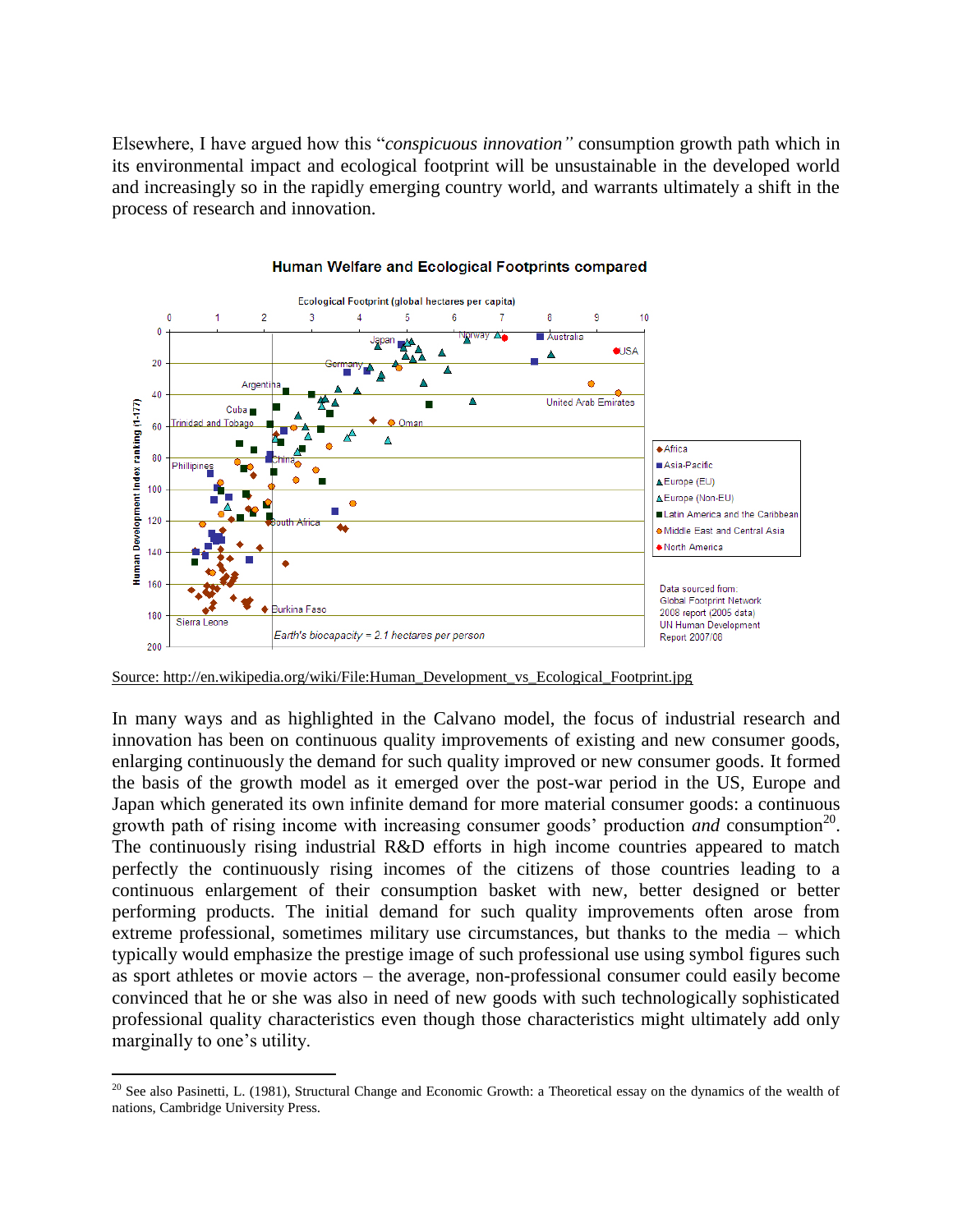In a certain way the highest income groups in society, the "*tip*" of the income pyramid, acted often as first, try-out group in society, contributing happily to the innovation monopoly rents of the innovating firm. So a continuous circle of research was set in motion centring on the search for new qualitative features<sup>21</sup> to be added to existing goods. As highlighted above in Calvano's model this "*professional-use driven*" innovation circle has been the main source for extracting innovation rents out of consumer goods – ranging from consumer electronics, sport goods, shoe wear, household equipment, computers, mobile telephony, medical diagnostics, sleeping comfort, and so on – with a "too long" *physical* life time.

As is obvious from this example of "destructive creation" as well as from the others not discussed here<sup>22</sup>, ultimately the likely impact on employment and job creation will be more like the mirror picture of the one associated with traditional, Schumpeterian process of creative destruction innovation, as described above. Now, the process of short term job creation associated with the process of destructive creation will be ultimately unsustainable, and have a long term negative impact on long term job creation and long term welfare.

## *2. Global employment creation and local job destruction*

The current trend towards the globalization of research and innovation has led to a multiplication of world class knowledge centres across the world going way beyond the "old" developed countries triad (US-Japan-EU). Due to large investments in higher education and research, favourable demographic dynamics, the outsourcing of manufacturing activities but also increasingly of product development from OECD countries, new hotspots of innovation have emerged in most emerging countries. It affects at different levels the old Triad firms" private R&D world dominance: thus Korean firms have caught up with Japan and are now leading the world in many high-tech manufacturing sectors, just like Chinese firms have been catching up with European ones in many mature industries such as motor vehicles, chemistry or electronics. Large parts of high tech components of many mass consumer products are now not only manufactured but also designed in China and India. It is of course true that this global shift appears up to now still mainly concerned with the D of R&D, i.e. the somewhat more routinized segments of Development which do not need to be tightly integrated or co-located with other, more fundamental research capacities but also benefit from agglomeration effects. The less routinized and most science based segments of inventive activity appeared up to now to remain concentrated in the US, Japan and the  $EU$  – what counts here is the proximity to leading edge academic research, the advantages of co-location with other firms and thick local markets for specialized inputs, services and human capital, so-called knowledge agglomeration externalities.

Emerging countries have shown a remarkable capacity in moving upstream in the value chain, from outsourcing of manufacturing activities to autonomous process technology development, to product development, design, and applied research. Together with a national targeted technology policy, a growing number of Asian countries have successfully and aggressively pursued the goal

 $\overline{a}$ <sup>21</sup> One may think of audio and sound, vision and clarity, miniaturization and mobility, weight and shock/water resistance, feeling and ergonomiticity, etc.

 $22$  Such as "financial" innovations and the "euro" as institutional innovation discussed in more detail in Soete, L. (2012), op.cit.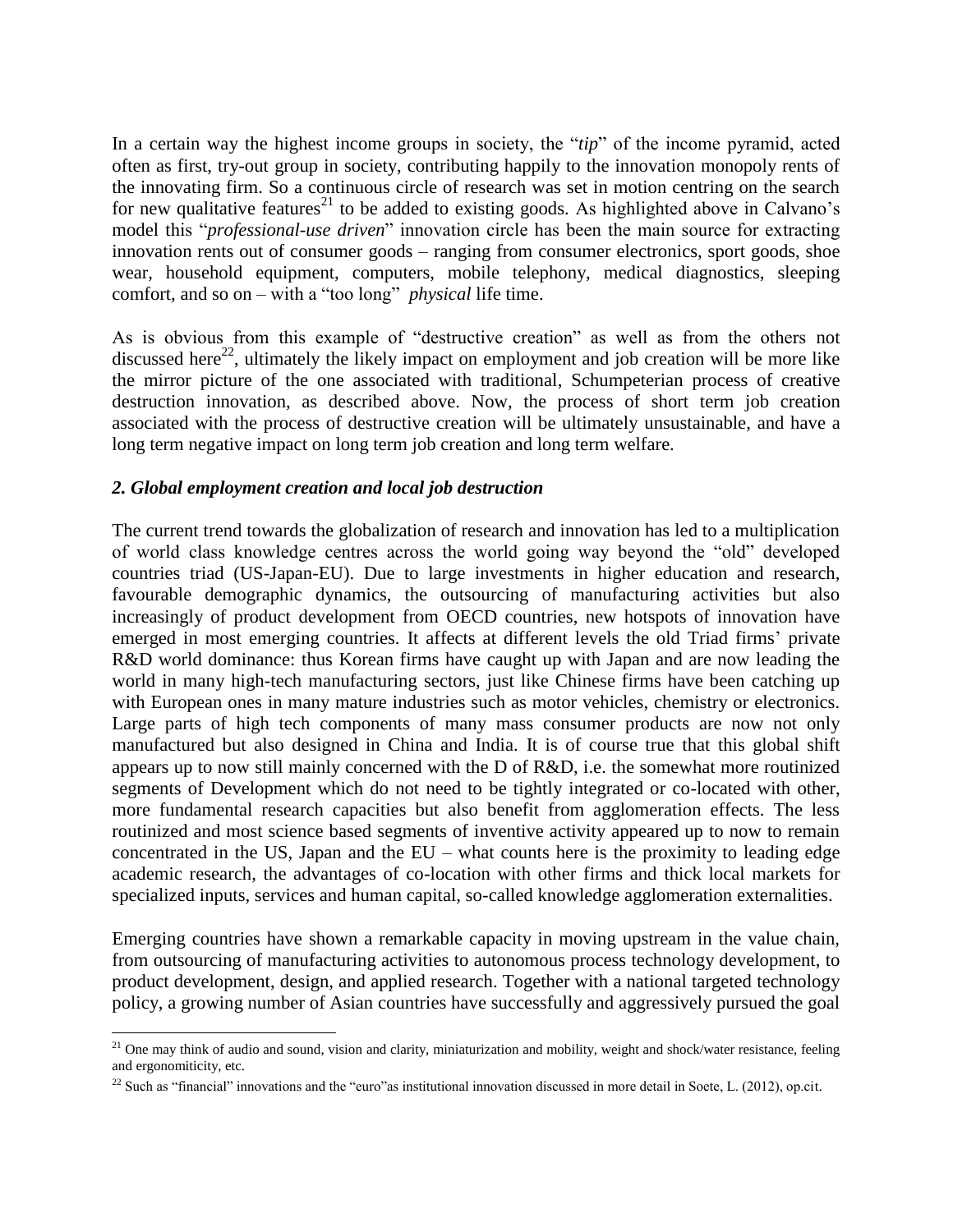of a rapid increase in the scientific quality of their universities, using both monetary and nonmonetary incentives as well as institutional reforms. Furthermore, and contrary to the US, Europe or Japan, the economic crisis has affected less governments' fiscal positions in emerging countries, rather the contrary. There is hence no reason to assume that the knowledge catchingup efforts of those countries would in the future be limited to the D-types of activities mentioned above. More likely is the opposite assumption: that is that participation in these D-types of activities will ultimately have spill-over effects in the sense of building local capacities to expand further and move also in basic research, possibly even magnified by some of the new approaches to innovation which are leading to the development of global, open networks of activity. From this perspective, countries, old and new, Asian, American or European, with the potential to compete for global knowledge hubs in certain fields will be characterized by the fact that they have pockets of academic excellence; that they have strong educational programs; that they can fund major programs to create research infrastructures and attract leading academic researchers; that they have already strong entrepreneurial activities that respond to market incentives; and that they can benefit from sophisticated users.

Clearly, research and innovation policies in the developed world will need to take more fully into account the changing global knowledge framework within which global firms operate today. The worldwide risks of the professional-use driven innovation strategy described above as focusing on the "tip" of the income pyramid and associated with "*destructive creation*" (see above under section 1) have increased significantly for existing global multinational corporations. While the world market for new innovative goods appears at first sight gigantic and without any doubt sufficient to recoup investments relatively quickly, the huge research, development, prototype and global marketing costs, coupled with the new, emerging international players means that the length of time that a company can enjoy an innovation rents has been diminishing very rapidly. Hence, despite the growing high income classes in the large emerging BRIC economies, the new generation of goods being sold to such high income classes in those countries is insufficient in actual earning opportunities to fund both the shift towards mass production and the development of the next technology generation of the good in question. Having developed incredibly sophisticated technologically new goods, many global firms from the old Triad are encountering global sales problems over a much contracted product life cycle with increased competition and rapidly over-saturated markets.

At the same time, and focusing now more in detail on Europe, innovation (and research) policies have been too narrowly focused on industrial innovation and paid insufficiently attention to the wide variety of other, non/manufacturing sectors, each with their specific needs for innovation, some local, some global, some private, some public, but each much more significant in terms of job creation. The striking fact remains that while services represent the largest part of value added and employment in most European domestic economies, their contribution to international technology services trade, has remained only a fraction of the corresponding high/tech trade in manufacturing and agricultural products. For some technology services this is intrinsically linked to the nature of their activity. For many other services, though, information and communication technologies have provided new opportunities for the trading of intermediary services of crucial importance to innovation (financial services, education and training, social services, etc.).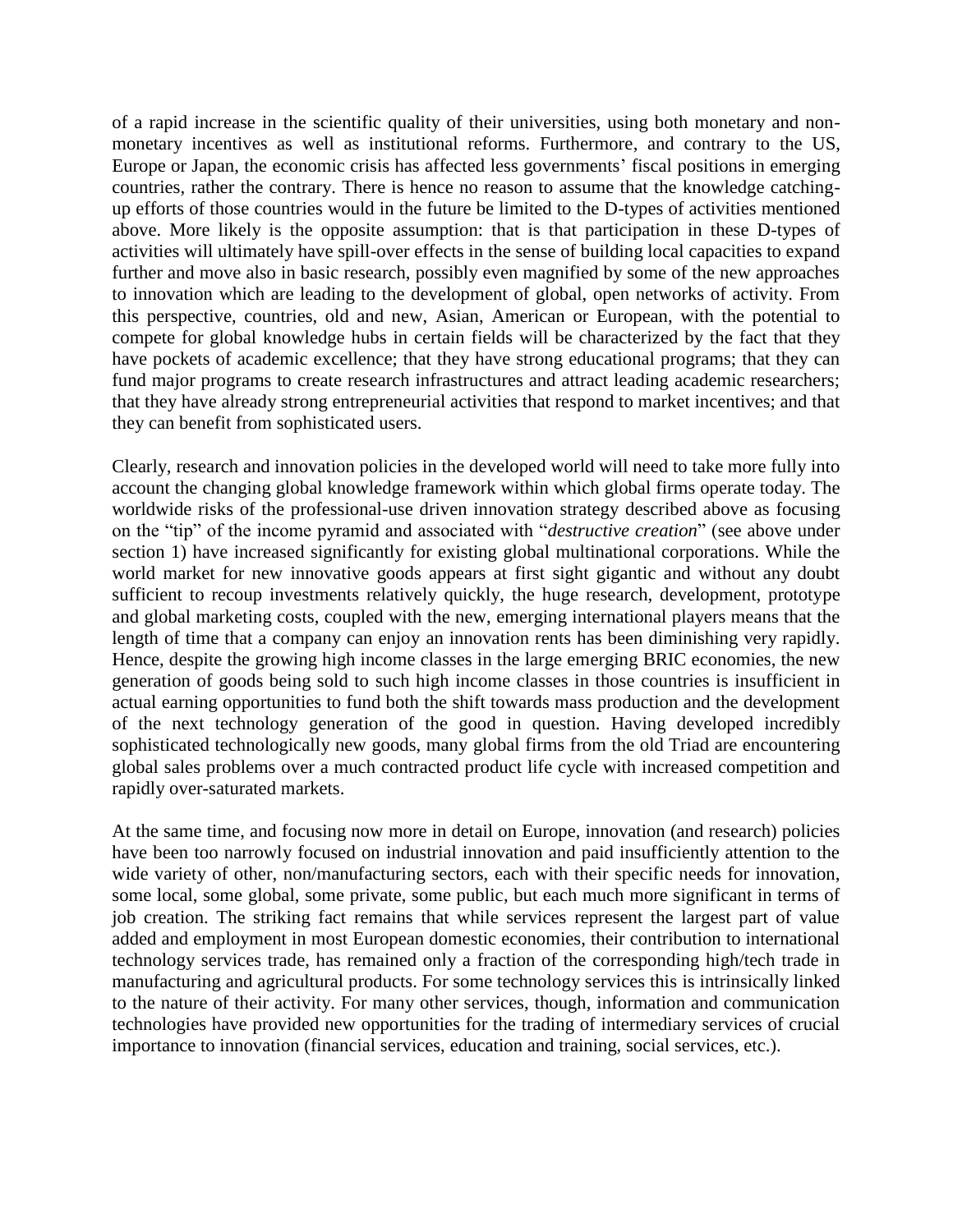The rapid increases highlighted in the location of global firms" R&D activities in India and China is potentially a win-win situation for those companies: greater efficiency in innovation together with the ability to serve a large and growing market. Business leaders are probably best placed to shed some light on such trends. Already in 2007, Moncef Slaoui, the head of R&D at GSK stated "Within five to ten years we will be moving from 'made in China' to "discovered in China"" implying that while many European firms do have already today manufacturing facilities in China in many high tech sectors, it can be expected at relatively short notice that China will develop new drugs increasingly itself. However, in 2011 e.g. GSK had 300 employees employed in R&D in China, of the 13,000 globally of which 70% is located in the US and UK. The rhetoric appears sometimes far from reality.

In short, the job creation aspects of research and innovation can no longer be dissociated from the global market opportunities of the possible new growth opportunities. This creates a substantial gap with the geographical nature of national policy making in this area. Within the context of "multi-national" Europe e.g., the concepts of a European Research Area and the subsequent Framework Programs have contributed to an increase in the intra-European internationalization of research. Most technology trade in Europe is today of an intra-EU nature, concentrated in a couple of industries, pointing towards research specialization in Europe. It might actually explain why private R&D has not really increased in the EU over the last ten to fifteen years: the opportunities for specialization and the reaping of scale economies in research for both European and foreign (US and Japanese) firms located in Europe were so significant that none of those firms felt inclined of actually enlarging their research base. They rather focused on reducing and rationalizing their often overlapping small scale R&D activities throughout the EU. The efficiency improvements in carrying out R&D within the large EU27 market were such that the "R&D" diversion dimension overtook any R&D "creation" effects. For private firms the ERA represented first and foremost an R&D single market, allowing for a significant increase in intra-European technology trade, rather than any increase in private R&D investments in the EU.

The relevant question appears today how pressures of world-wide globalization, and the trend towards international, global research specialization, will further affect those remaining private R&D investments in Europe? If these pressures operate in a similar fashion to the ERA R&D single market impact on private R&D investments in Europe and trends in technology trade, research specialization and intra-EU collaboration, Europe might well adjust downwards in the research and knowledge specialization of its overall economy, with the associated employment and income implications.

### *Conclusions*

In line with was mentioned above, it is noteworthy to observe that most policies aimed at coping with the internationalisation of research and innovation have up to now been primarily supplybased. Again within the multi-level governance context of Europe this is of course not surprising: after all since the Lisbon Treaty, research and innovation became a shared responsibility between the national Member States (MS) and the European Commission (EC). Thus, alongside the design and implementation of intra-European research policies over the last forty years or so, such European policies have gradually opened up aiming increasingly also at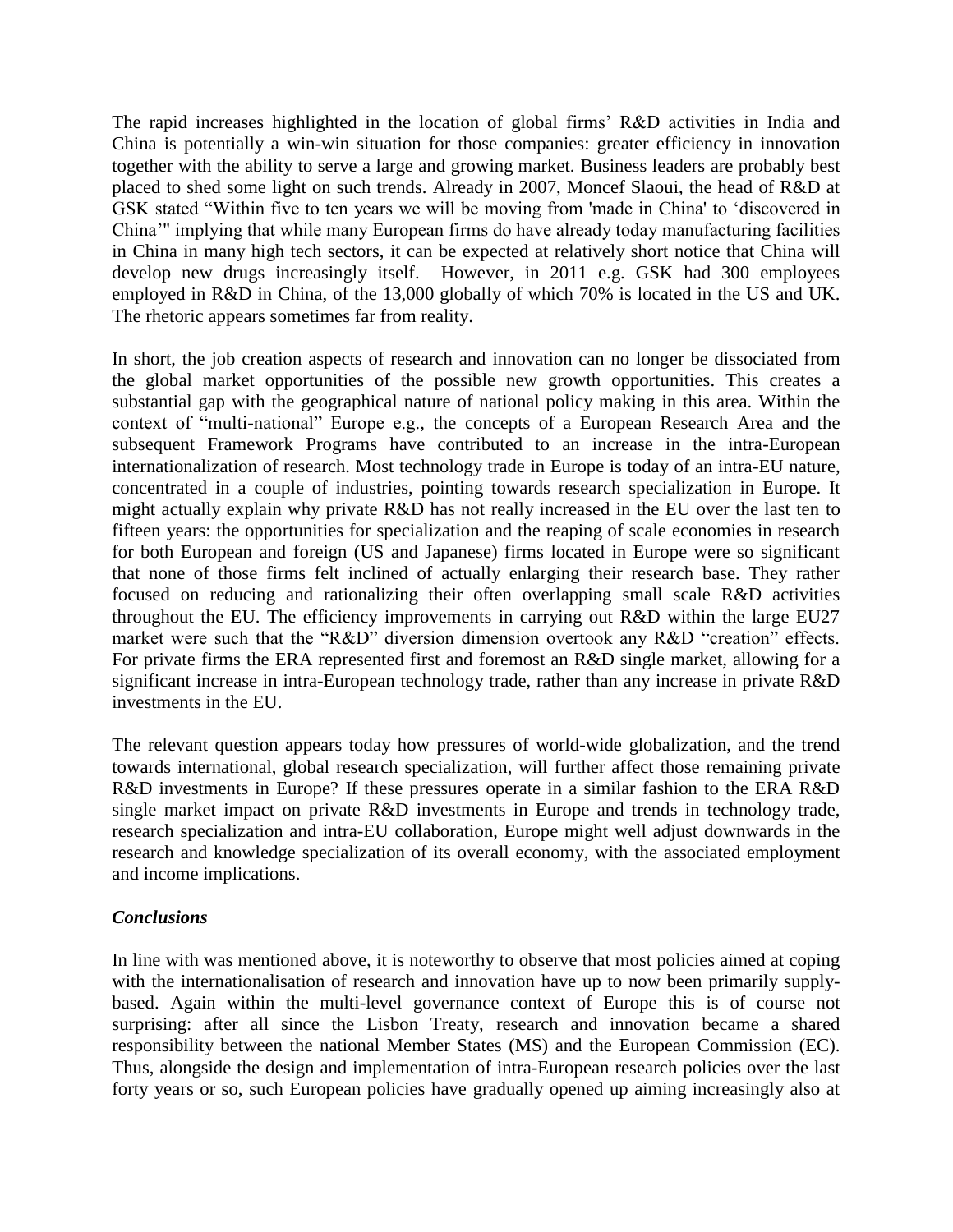the internationalisation of research and innovation. One my think here of European policies aimed at fostering scientific exchange and collaboration with other OECD countries as well the emerging countries such as China, India, Brazil and South Africa; the opening up of the EU FP research support schemes to foreign, non-EU participation; the easing on the access of foreign scientists and engineers to EU and MS labour markets; the active participation in common large scale research infrastructures; the boosting of European and foreign researchers' geographic mobility within the EU; etc.

At first sight, this gradual opening up of European research policies to the outside world over the last decade might well be considered as a perfect example of the implementation of a sequential strategic policy with respect to research and innovation: first, the focus of MS' research policy was national, then it became gradually European in focus and today it appears increasingly global. The notion of a European Research Area, as it took form and became probably the most successful "add-on" to the Lisbon 2000 summit agenda, was indeed based on a strong believe in the particular relevance of scale as basis for European integration, whether it concerned the production of steel, semi-conductors, the sector which had probably been at the centre of most of the European FPs over the last Century, or research tout court. Of course, it was an argument which had already become gradually eroded by the turn of the Century; the international knowledge diffusion and world-wide mobility of researchers becoming the norm in many scientific fields in the mid to late 90"s. And also at the industrial level, the growing competition from Asian countries such as China with even bigger scale advantages than the US, started to challenge the European integration focus on scale. Similarly, in the case of services, Europe appeared confronted with major difficulties in reaping scale gains of harmonisation and integration. The consensus agreement on a revised but still limited services directive was only achieved in 2006. In many service sectors, most strongly characterized by increasing return, network scale advantages associated with service delivery, reaping European scale advantage appeared always difficult, if not impossible, in the context of 27 MS with differences not just in regulatory regimes but also in languages, cultures, tastes and habits.

But what was not really sufficiently analysed were the employment and job implications of all this. It might be argued that back in 2000, the Lisbon strategy was not clearly formulated. A better way could well have been: how much of the social achievements of the European model is Europe prepared to give up to keep up with the United States, let alone develop Europe into one of the most prosperous and dynamic regions in the world? Or alternatively: which elements of the European social model are sacred and which elements are worth paying a dynamic growth price for  $\overline{?}^{23}$ .

Many of the proposals on "activating the labour market" with the by now popular concepts like "empowerment" and "employability" appear to go hand in hand with innovation and growth dynamics, others though do not. And some European countries such as the UK and Denmark outside, and Germany (Hartz 4) inside the Eurozone, appear to have been much more successful in reducing dismissing costs than others, and appear to have benefited from it much more in terms of growth dynamics. The central question is ultimately whether the social security model

<sup>23</sup> As the late Wim Duisenberg, the previous chairman of the European Central Bank, once stated: "*maybe we should accept that Europe will always face a growth and productivity gap with the US simply because of existing differences in Europe in language, culture, and customs. As long as we value maintaining those, we will get joy out of our lagging behind the US.*"